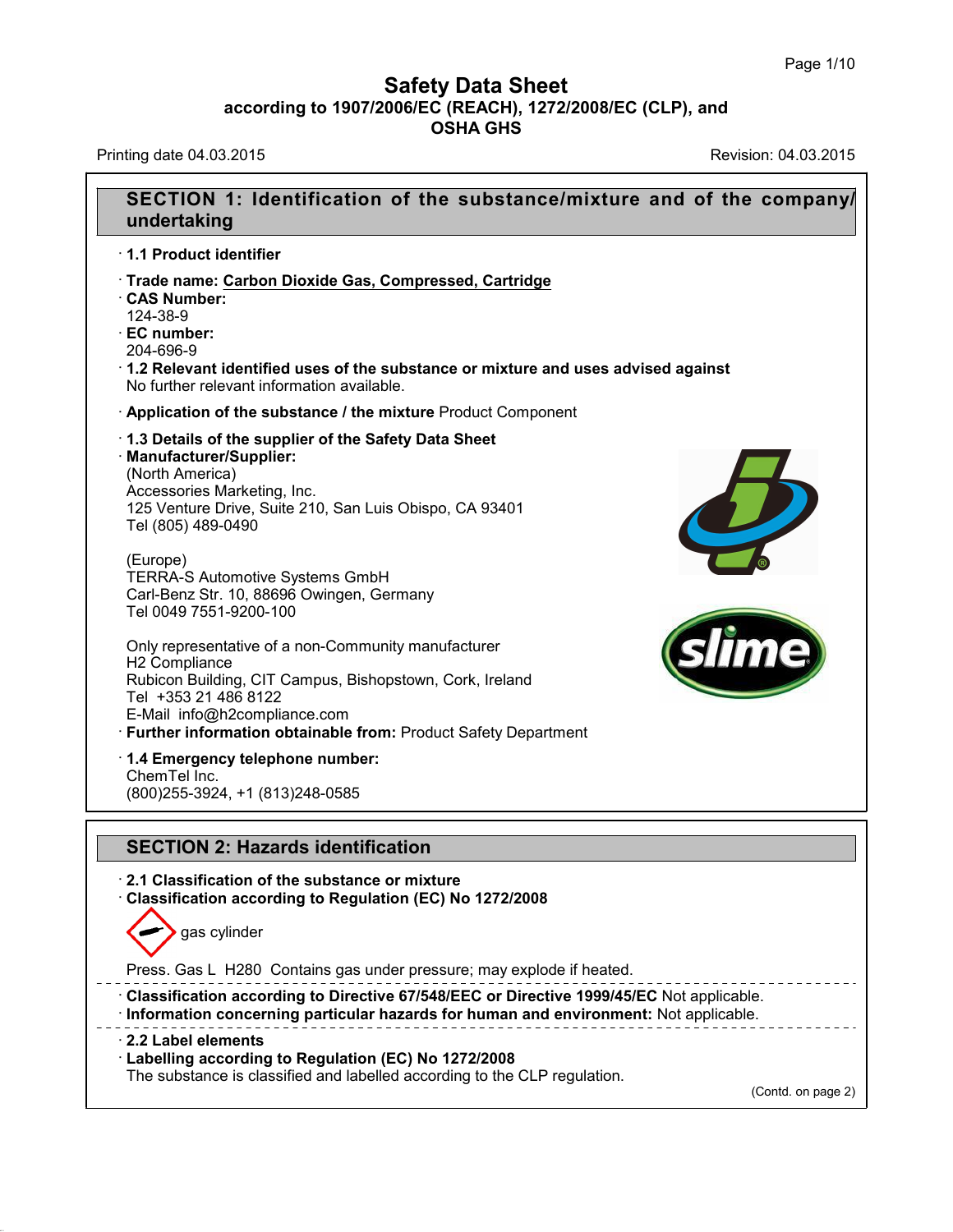Printing date 04.03.2015 **Printing date 04.03.2015** 

# **Trade name: Carbon Dioxide Gas, Compressed, Cartridge** (Contd. of page 1) · **Hazard pictograms** GHS04 · **Signal word** Warning · **Hazard statements** H280 Contains gas under pressure; may explode if heated. · **Precautionary statements** P101 If medical advice is needed, have product container or label at hand.<br>P102 Keep out of reach of children. P102 Keep out of reach of children.<br>P103 Read label before use. Read label before use. P410+P403 Protect from sunlight. Store in a well-ventilated place. · **Hazard description:** · **WHMIS-symbols:** A - Compressed gas · **NFPA ratings (scale 0 - 4)**  $\overline{0}$  Reactivity = 0  $\sum_{n=1}^{\infty}$  Fire = 0  $Health = 0$ · **HMIS-ratings (scale 0 - 4)** HEALTH FIRE **REALTH | 0** Health = 0<br>FIRE | 0 | Fire = 0<br>| REACTIVITY <mark>0</mark> | Reactivity = 0  $\boxed{0}$  Health = 0 0 Fire = 0 · **HMIS Long Term Health Hazard Substances** Substance is not listed. · **2.3 Other hazards** · **Results of PBT and vPvB assessment** · **PBT:** Not applicable. · **vPvB:** Not applicable. **SECTION 3: Composition/information on ingredients**

· **3.1 Substances** · **CAS No. Description** 124-38-9 carbon dioxide

40.1.3

(Contd. on page 3)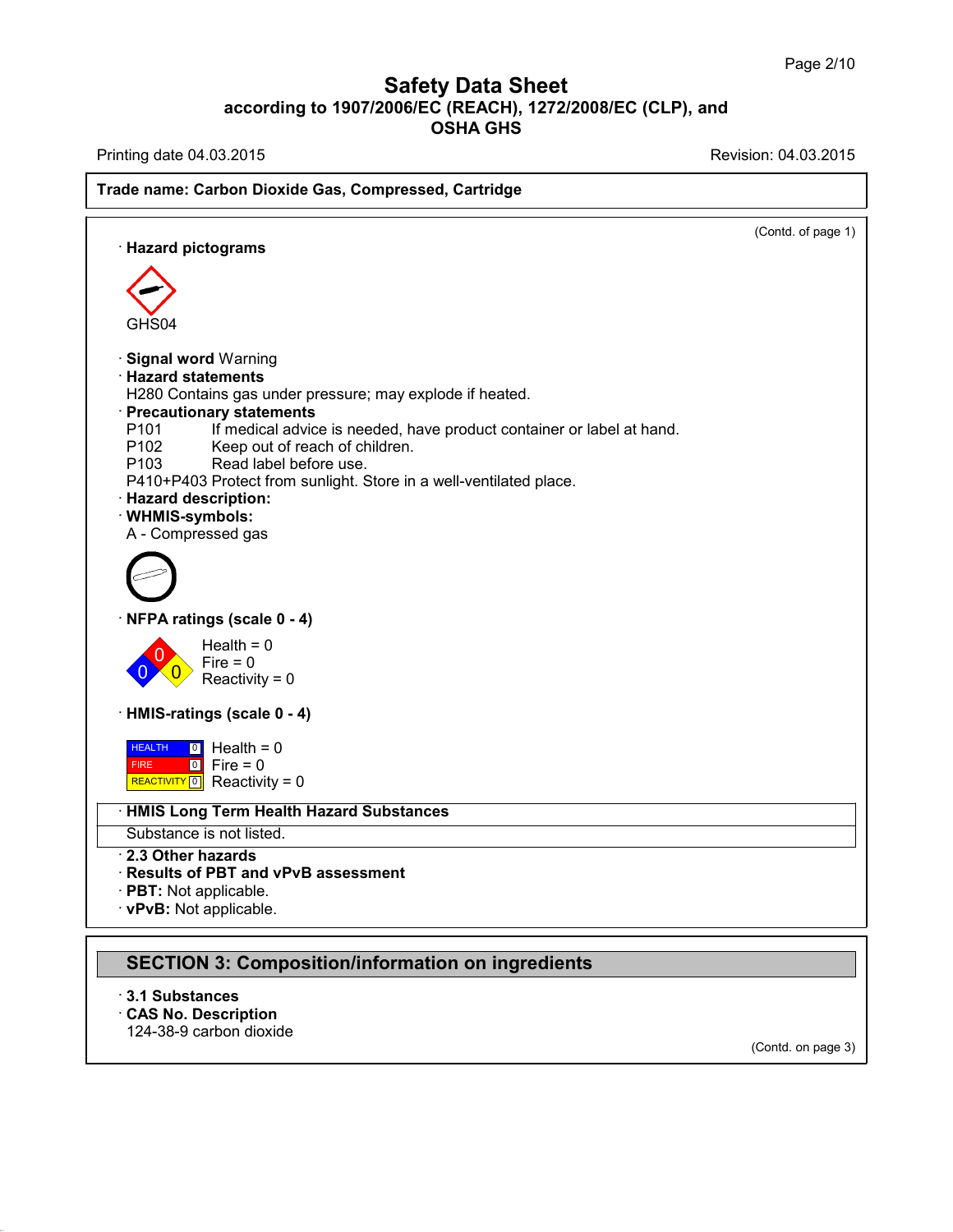Printing date 04.03.2015 **Printing date 04.03.2015** 

(Contd. of page 2)

#### **Trade name: Carbon Dioxide Gas, Compressed, Cartridge**

· **Identification number(s)**

· **EC number:** 204-696-9

#### **SECTION 4: First aid measures**

| 4.1 Description of first aid measures                                                            |
|--------------------------------------------------------------------------------------------------|
| · General information:                                                                           |
| Take affected persons out into the fresh air.                                                    |
| Provide oxygen treatment if affected person has difficulty breathing.                            |
| . After inhalation: Supply fresh air; consult doctor in case of complaints.                      |
| · After skin contact:                                                                            |
| In cases of frostbite, rinse with plenty of water. Do not remove clothing.                       |
| Seek immediate medical advice.                                                                   |
| $\cdot$ After eye contact:                                                                       |
| Rinse opened eye for several minutes under running water.                                        |
| Remove contact lenses if worn, if possible.                                                      |
| Rinse opened eye for several minutes under running water. If symptoms persist, consult a doctor. |
| · After swallowing:                                                                              |
| Unlikely route of exposure.                                                                      |
| Seek immediate medical advice.                                                                   |
| 4.2 Most important symptoms and effects, both acute and delayed                                  |
| Coughing                                                                                         |
| <b>Breathing difficulty</b>                                                                      |
| <b>Dizziness</b>                                                                                 |
| Cyanosis                                                                                         |
| Unconsciousness                                                                                  |
| · Hazards                                                                                        |
| Danger of convulsion.                                                                            |
| Danger of impaired breathing.                                                                    |
| ⋅ 4.3 Indication of any immediate medical attention and special treatment needed                 |
| If necessary oxygen respiration treatment.                                                       |
|                                                                                                  |
|                                                                                                  |

# **SECTION 5: Firefighting measures**

- · **5.1 Extinguishing media**
- · **Suitable extinguishing agents:** Use fire extinguishing methods suitable to surrounding conditions.
- · **For safety reasons unsuitable extinguishing agents:** None.
- · **5.2 Special hazards arising from the substance ormixture**
- Danger of receptacles bursting because of high vapour pressure when heated.
- · **5.3 Advice for firefighters**
- · **Protective equipment:**

Wear self-contained respiratory protective device.

Wear fully protective suit.

40.1.3

· **Additional information** Cool endangered receptacles with water spray.

(Contd. on page 4)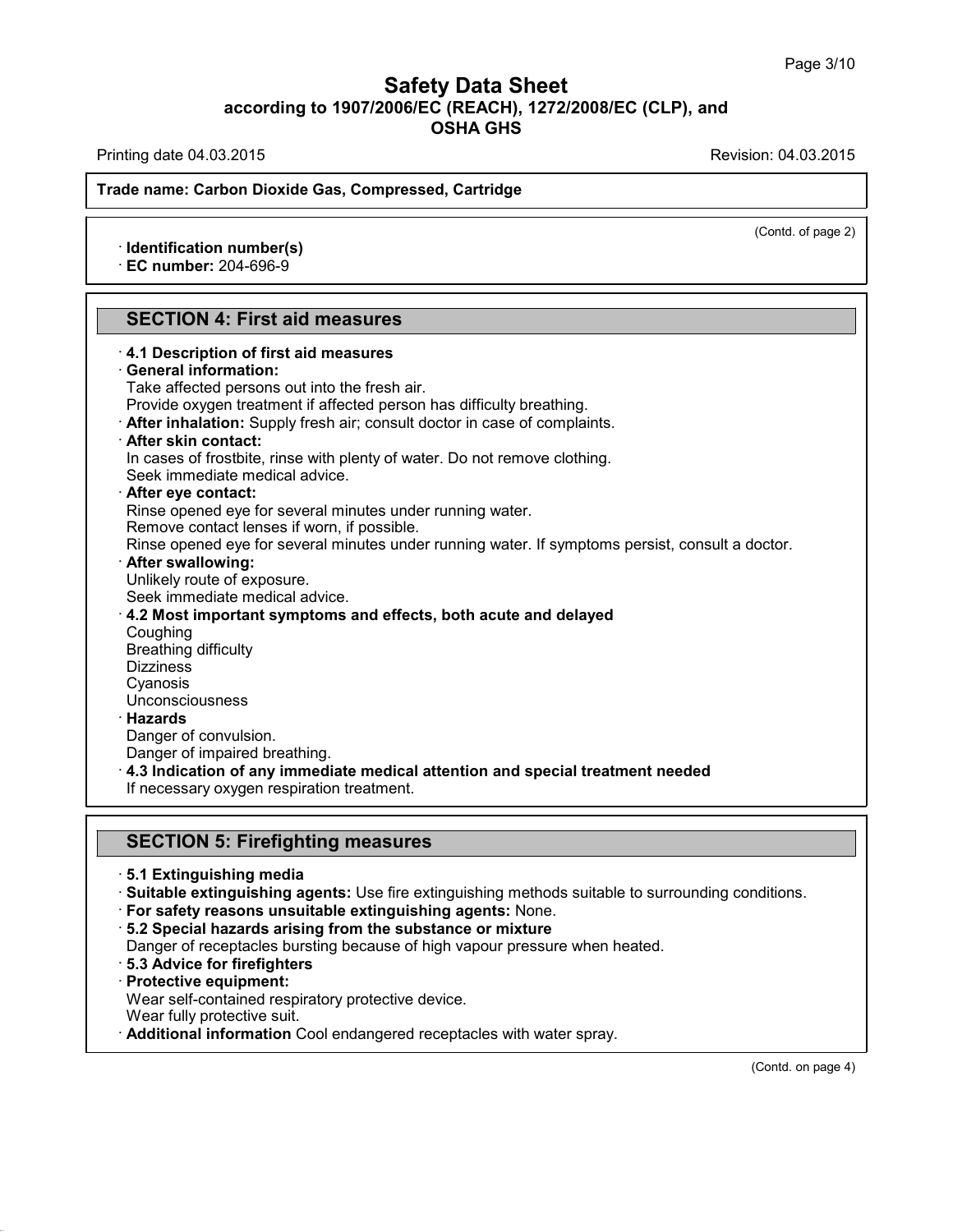Printing date 04.03.2015 **Printing date 04.03.2015** 

#### **Trade name: Carbon Dioxide Gas, Compressed, Cartridge**

(Contd. of page 3)

### **SECTION 6: Accidental release measures**

- · **6.1 Personal precautions, protective equipment and emergency procedures** Protect from heat.
- · **6.2 Environmental precautions:** No special measures required.
- · **6.3 Methods and material for containment and cleaning up:** Allow to evaporate.
- · **6.4 Reference to other sections**

See Section 7 for information on safe handling.

See Section 8 for information on personal protection equipment.

See Section 13 for disposal information.

# **SECTION 7: Handling and storage**

· **7.1 Precautions for safe handling** No special precautions are necessary if used correctly. · **Information about fire - and explosion protection:**

Pressurised container: protect from sunlight and do not expose to temperatures exceeding 50 °C, i.e. electric lights. Do not pierce or burn, even after use.

#### · **7.2 Conditions for safe storage, including any incompatibilities**

· **Storage:**

40.1.3

· **Requirements to be met by storerooms and receptacles:** Store in a cool location.

Observe official regulations on storing packagings with pressurised containers.

- · **Information about storage in one common storage facility:** Store away from foodstuffs.
- · **Further information about storage conditions:**

Keep container tightly sealed.

Store receptacle in a well ventilated area.

Store in a cool place. Heat will increase pressure and may lead to the receptacle bursting.

· **7.3 Specific end use(s)** No further relevant information available.

### **SECTION 8: Exposure controls/personal protection**

· **Additional information about design of technical facilities:** No further data; see item 7.

| · Ingredients with limit values that require monitoring at the workplace:<br>124-38-9 carbon dioxide |                                                                                                               |  |  |  |  |
|------------------------------------------------------------------------------------------------------|---------------------------------------------------------------------------------------------------------------|--|--|--|--|
|                                                                                                      |                                                                                                               |  |  |  |  |
| IOELV (EU)                                                                                           | $[9000 \text{ mg/m}^3, 5000 \text{ ppm}]$                                                                     |  |  |  |  |
| PEL (USA)                                                                                            | 9000 mg/m <sup>3</sup> , 5000 ppm                                                                             |  |  |  |  |
| REL (USA)                                                                                            | Short-term value: 54,000 mg/m <sup>3</sup> , 30,000 ppm<br>Long-term value: 9000 mg/m <sup>3</sup> , 5000 ppm |  |  |  |  |
| TLV (USA)                                                                                            | Short-term value: 54,000 mg/m <sup>3</sup> , 30,000 ppm<br>Long-term value: 9000 mg/m <sup>3</sup> , 5000 ppm |  |  |  |  |
|                                                                                                      | EL (Canada) Short-term value: 15000 ppm<br>Long-term value: 5000 ppm                                          |  |  |  |  |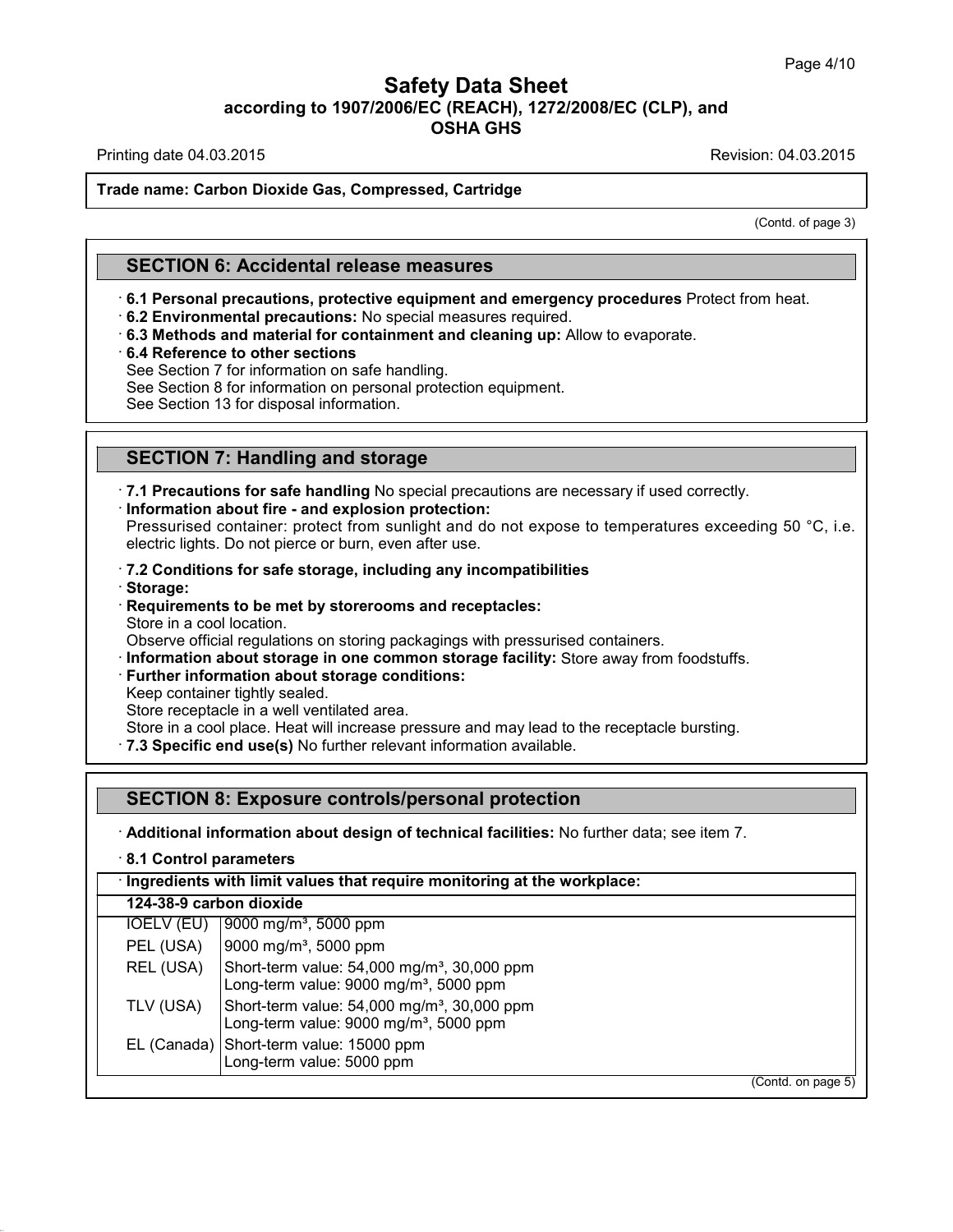Printing date 04.03.2015 Revision: 04.03.2015

40.1.3

#### **Trade name: Carbon Dioxide Gas, Compressed, Cartridge**

(Contd. of page 4) EV (Canada) Short-term value: 54,000 mg/m<sup>3</sup>, 30,000 ppm Long-term value:  $9,000$  mg/m<sup>3</sup>,  $5,000$  ppm · **DNELs** No further relevant information available. · **PNECs** No further relevant information available. · **Additional information:** The lists valid during the making were used as basis. · **8.2 Exposure controls** · **Personal protective equipment:** · **General protective and hygienic measures:** Wash hands before breaks and at the end of work. · **Respiratory protection:** Not necessary if room is well-ventilated. Use suitable respiratory protective device when high concentrations are present. Use suitable respiratory protective device in case of insufficient ventilation. · **Protection of hands:** Protective gloves Gloves should provide protection from freezing temperatures. The glove material has to be impermeable and resistant to the product/ the substance/ the preparation. Due to missing tests no recommendation to the glove material can be given for the product/ the preparation/ the chemical mixture. Selection of the glove material on consideration of the penetration times, rates of diffusion and the degradation. · **Material of gloves** The selection of the suitable gloves does not only depend on the material, but also on further marks of quality and varies from manufacturer to manufacturer. · **Penetration time of glove material** The exact break through time has to be found out by the manufacturer of the protective gloves and has to be observed. · **For the permanent contact gloves made of the following materials are suitable:** Strong material gloves · **Eye protection:** Contact lenses should not be worn. Safety glasses · **Body protection:** Not required. · **Limitation and supervision of exposure into the environment** No special requirements. · **Risk management measures** See Section 7 for additional information. No special requirements.

(Contd. on page 6)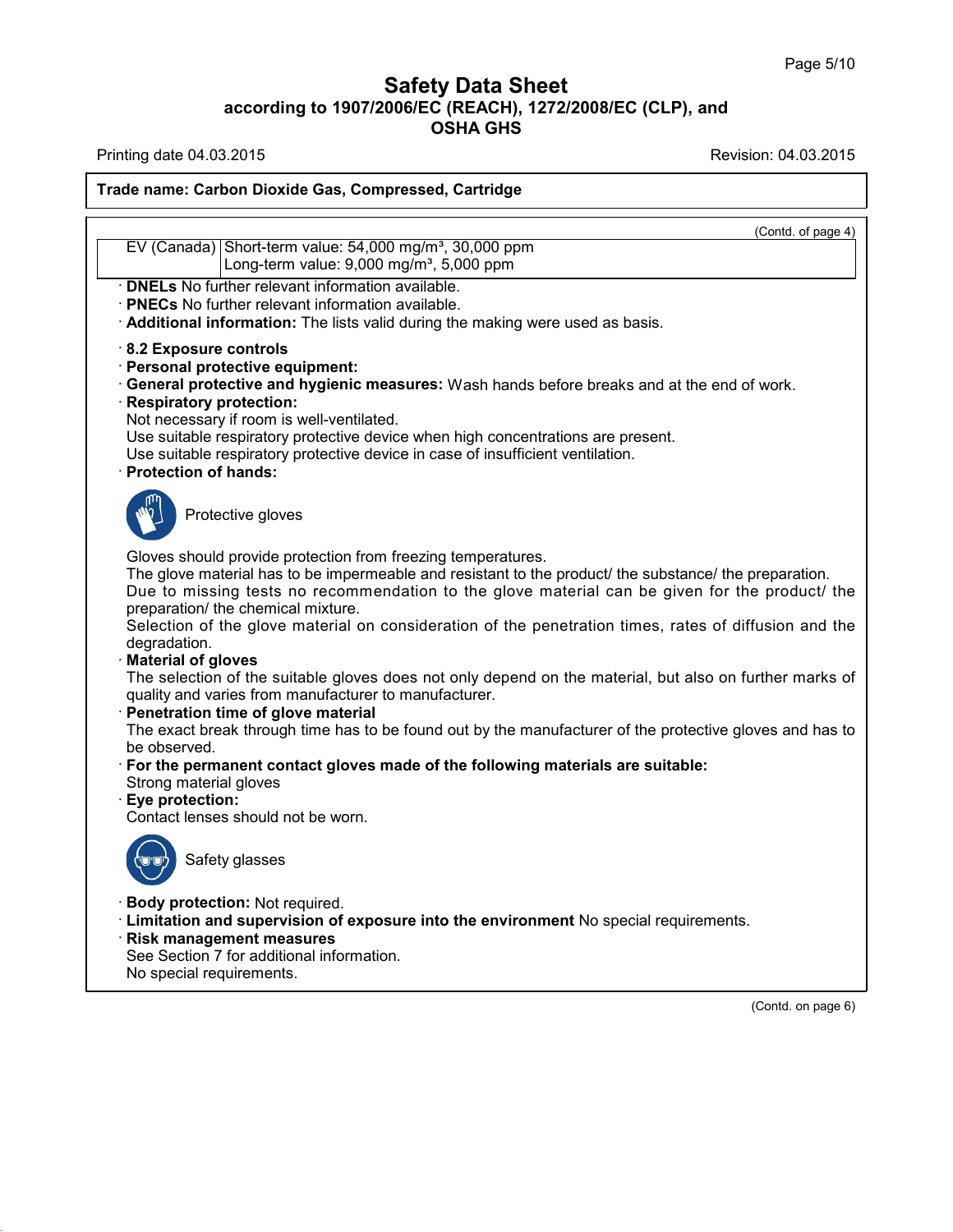Printing date 04.03.2015 **Printing date 04.03.2015** 

40.1.3

# **Trade name: Carbon Dioxide Gas, Compressed, Cartridge**

(Contd. of page 5)

| <b>SECTION 9: Physical and chemical properties</b>                                                       |                                                                                                                      |  |  |  |  |
|----------------------------------------------------------------------------------------------------------|----------------------------------------------------------------------------------------------------------------------|--|--|--|--|
| 9.1 Information on basic physical and chemical properties<br><b>General Information</b><br>· Appearance: |                                                                                                                      |  |  |  |  |
| Form:<br>Colour:<br>· Odour:<br>· Odour threshold:                                                       | Compressed liquefied gas<br>Colourless<br>Odourless<br>Not determined.                                               |  |  |  |  |
| · pH-value:                                                                                              | Not applicable.                                                                                                      |  |  |  |  |
| Change in condition<br><b>Melting point/Melting range:</b><br><b>Boiling point/Boiling range:</b>        | -56,6 °C (-70 °F) (-69.9 °F) (Triple Point)<br>-78 °C (-108 °F) (-108 °F)(1 atm/101.3 kPa)                           |  |  |  |  |
| · Flash point:                                                                                           | Not applicable.                                                                                                      |  |  |  |  |
| · Flammability (solid, gaseous):                                                                         | Product is not flammable.                                                                                            |  |  |  |  |
| · Auto/Self-ignition temperature:                                                                        | Not determined.                                                                                                      |  |  |  |  |
| · Decomposition temperature:                                                                             | Not determined.                                                                                                      |  |  |  |  |
| · Self-igniting:                                                                                         | Product is not self-igniting.                                                                                        |  |  |  |  |
| · Danger of explosion:                                                                                   | Product does not present an explosion hazard.                                                                        |  |  |  |  |
| · Explosion limits:<br>Lower:<br>Upper:                                                                  | Not determined.<br>Not determined.                                                                                   |  |  |  |  |
| $\cdot$ Vapour pressure at 20 °C (68 °F):                                                                | 5730 kPa                                                                                                             |  |  |  |  |
| $\cdot$ Density at 20 °C (68 °F):<br>· Relative density<br>· Vapour density<br><b>Evaporation rate</b>   | 0,00197 g/cm <sup>3</sup> (0,016 lbs/gal) (as gas at 1 atm)<br>Not determined.<br>Not determined.<br>Not applicable. |  |  |  |  |
| · Solubility in / Miscibility with<br>water at 20 °C (68 °F):                                            | 2000 g/l                                                                                                             |  |  |  |  |
| · Partition coefficient (n-octanol/water): Not determined.                                               |                                                                                                                      |  |  |  |  |
| · Viscosity:<br>Dynamic:<br>Kinematic:<br>⋅ 9.2 Other information                                        | Not determined.<br>Not determined.<br>No further relevant information available.                                     |  |  |  |  |

(Contd. on page 7)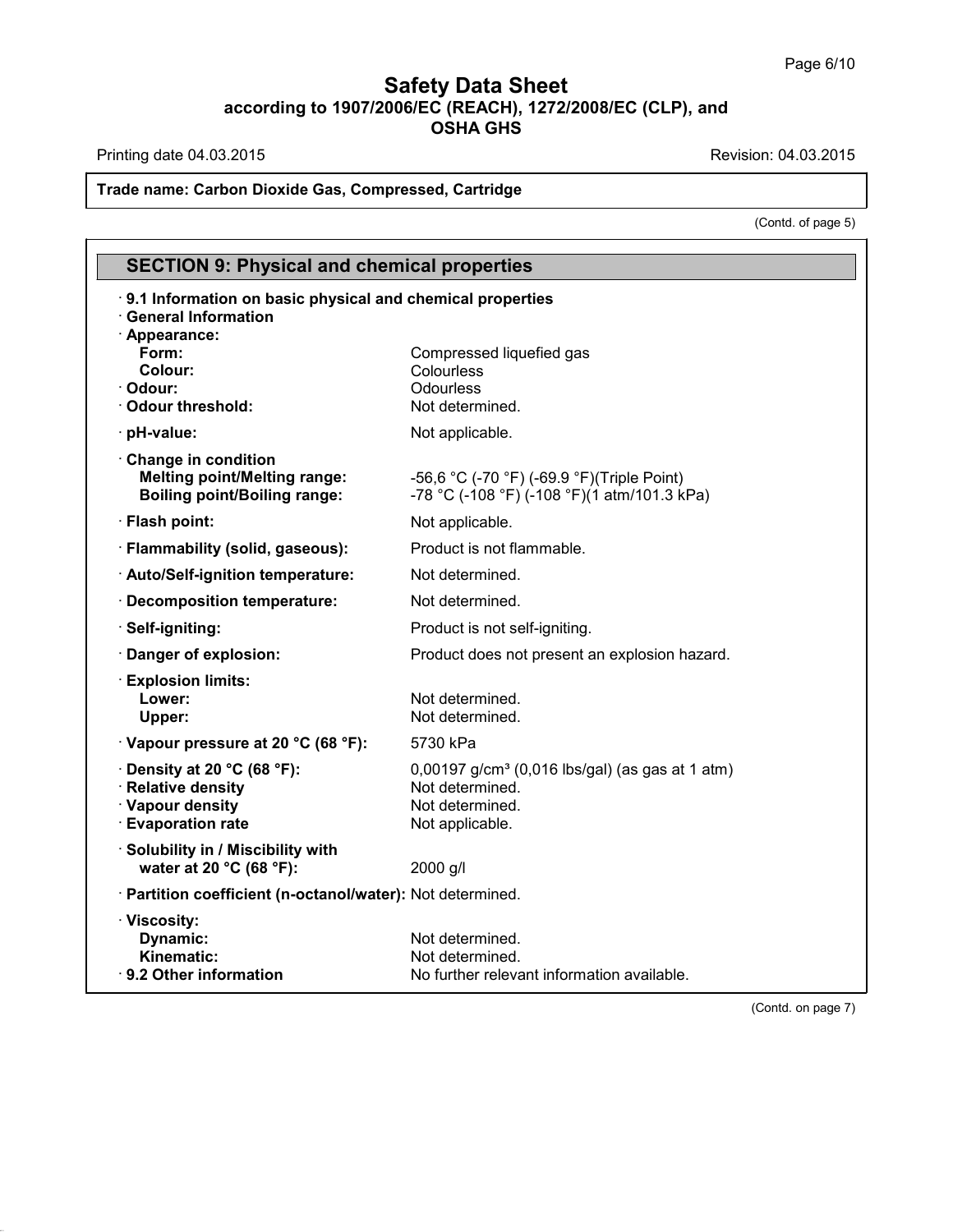Printing date 04.03.2015 **Printing date 04.03.2015** 

#### **Trade name: Carbon Dioxide Gas, Compressed, Cartridge**

(Contd. of page 6)

### **SECTION 10: Stability and reactivity**

#### · **10.1 Reactivity**

· **10.2 Chemical stability**

- · **Thermal decomposition / conditions to be avoided:**
- No decomposition if used according to specifications.
- · **10.3 Possibility of hazardous reactions**

Reacts with alkali (lyes).

Reacts with water.

Danger of receptacles bursting because of high vapour pressure when heated.

- · **10.4 Conditions to avoid** No further relevant information available.
- · **10.5 Incompatible materials:** No further relevant information available.
- · **10.6 Hazardous decomposition products:**

Possible in traces.

Carbon monoxide

### **SECTION 11: Toxicological information**

- · **11.1 Information on toxicological effects**
- · **Acute toxicity:**
- · **LD/LC50 values relevant for classification:** None.
- · **Primary irritant effect:**
- · **on the skin:** No irritant effect.
- · **on the eye:** No irritating effect.
- · **Sensitisation:** No sensitising effects known.
- · **Additional toxicological information:** Asphyxiant gas.

### **SECTION 12: Ecological information**

- · **12.1 Toxicity**
- · **Aquatic toxicity:** No further relevant information available.
- · **12.2 Persistence and degradability** No further relevant information available.
- · **12.3 Bioaccumulative potential** Does notaccumulate in organisms.
- · **12.4 Mobility in soil** No further relevant information available.
- · **Additional ecological information:**
- · **General notes:** Generally nothazardous for water
- · **12.5 Results of PBT and vPvB assessment**
- · **PBT:** Not applicable.
- · **vPvB:** Not applicable.

40.1.3

· **12.6 Other adverse effects** No further relevant information available.

(Contd. on page 8)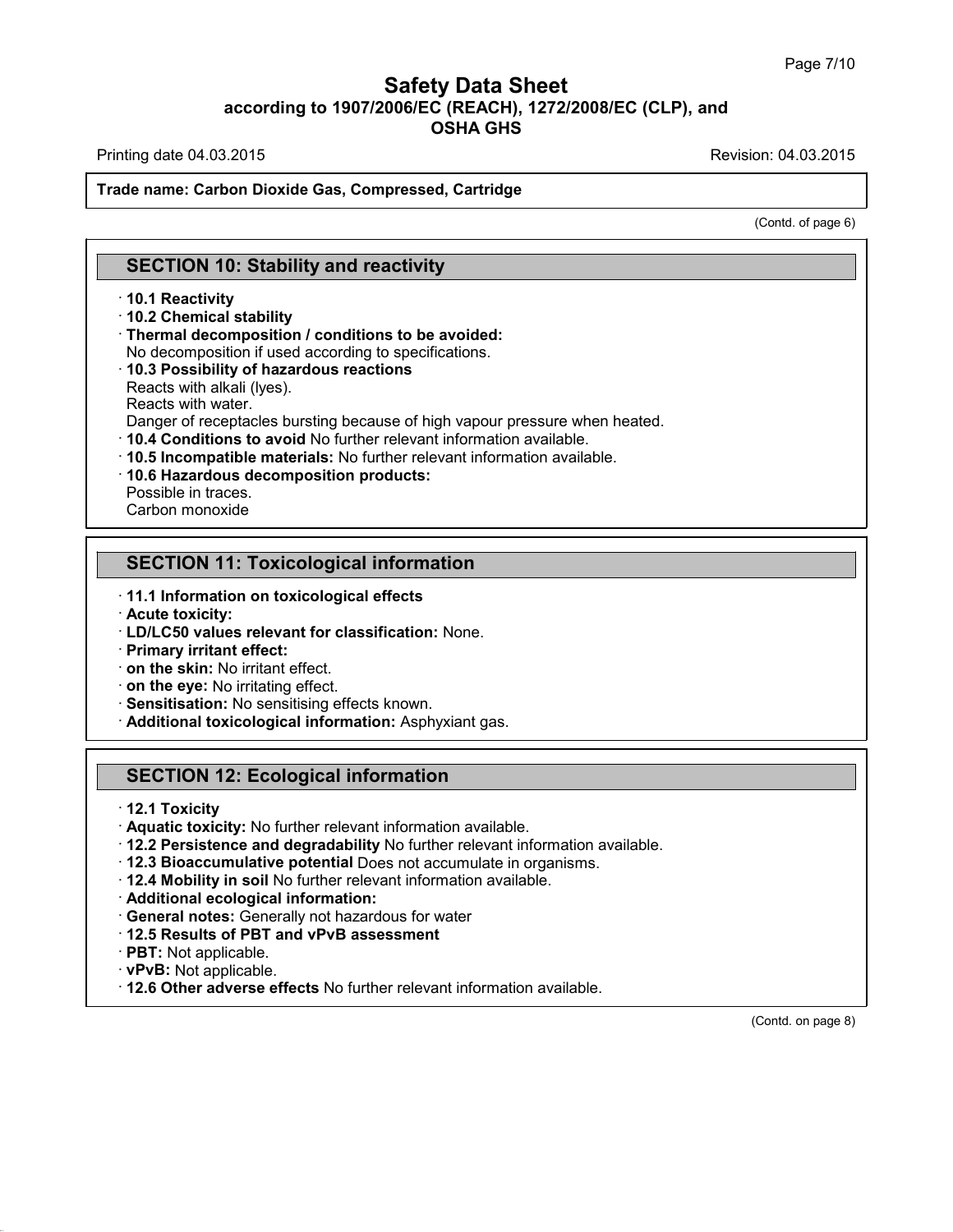Printing date 04.03.2015 **Printing date 04.03.2015** 

#### **Trade name: Carbon Dioxide Gas, Compressed, Cartridge**

(Contd. of page 7)

# **SECTION 13: Disposal considerations**

#### · **13.1 Waste treatment methods**

#### · **Recommendation**

Hand over to hazardous waste disposers.

Can be disposed of with household garbage with prior chemical-physical or biological treatment following consultation with the waste disposal facility operator and the pertinent authorities and adhering to the necessary technical regulations.

Must not be disposed together with household garbage. Do not allow product to reach sewage system.

#### · **Uncleaned packaging:**

40.1.3

· **Recommendation:** Disposal must be made according to official regulations.

· **Recommended cleansing agents:** Water, if necessary together with cleansing agents.

| <b>SECTION 14: Transport information</b>                                                                                                                                 |                                                                                                                                               |
|--------------------------------------------------------------------------------------------------------------------------------------------------------------------------|-----------------------------------------------------------------------------------------------------------------------------------------------|
| $\cdot$ 14.1 UN-Number<br>· DOT, ADR, IMDG, IATA<br>14.2 UN proper shipping name<br>· DOT, IMDG, IATA<br>$\cdot$ ADR<br>· 14.3 Transport hazard class(es)<br>$\cdot$ DOT | This product is eligible to ship as Limited Quantity by<br>ground and ocean.<br><b>UN1013</b><br><b>CARBON DIOXIDE</b><br>1013 CARBON DIOXIDE |
| · Class                                                                                                                                                                  | 2 Gases.                                                                                                                                      |
| · Label                                                                                                                                                                  | $\overline{2}$                                                                                                                                |
| $\cdot$ ADR                                                                                                                                                              | _________________                                                                                                                             |
| · Class                                                                                                                                                                  | 2 2A Gases.                                                                                                                                   |
| · Label                                                                                                                                                                  | $2.2\,$                                                                                                                                       |
| · IMDG, IATA                                                                                                                                                             | -----------------------                                                                                                                       |
| · Class                                                                                                                                                                  | 2 Gases.                                                                                                                                      |
| · Label                                                                                                                                                                  | 2                                                                                                                                             |
| 14.4 Packing group                                                                                                                                                       | Not Regulated                                                                                                                                 |
| · DOT, ADR, IMDG, IATA                                                                                                                                                   | (Contd. on page 9)                                                                                                                            |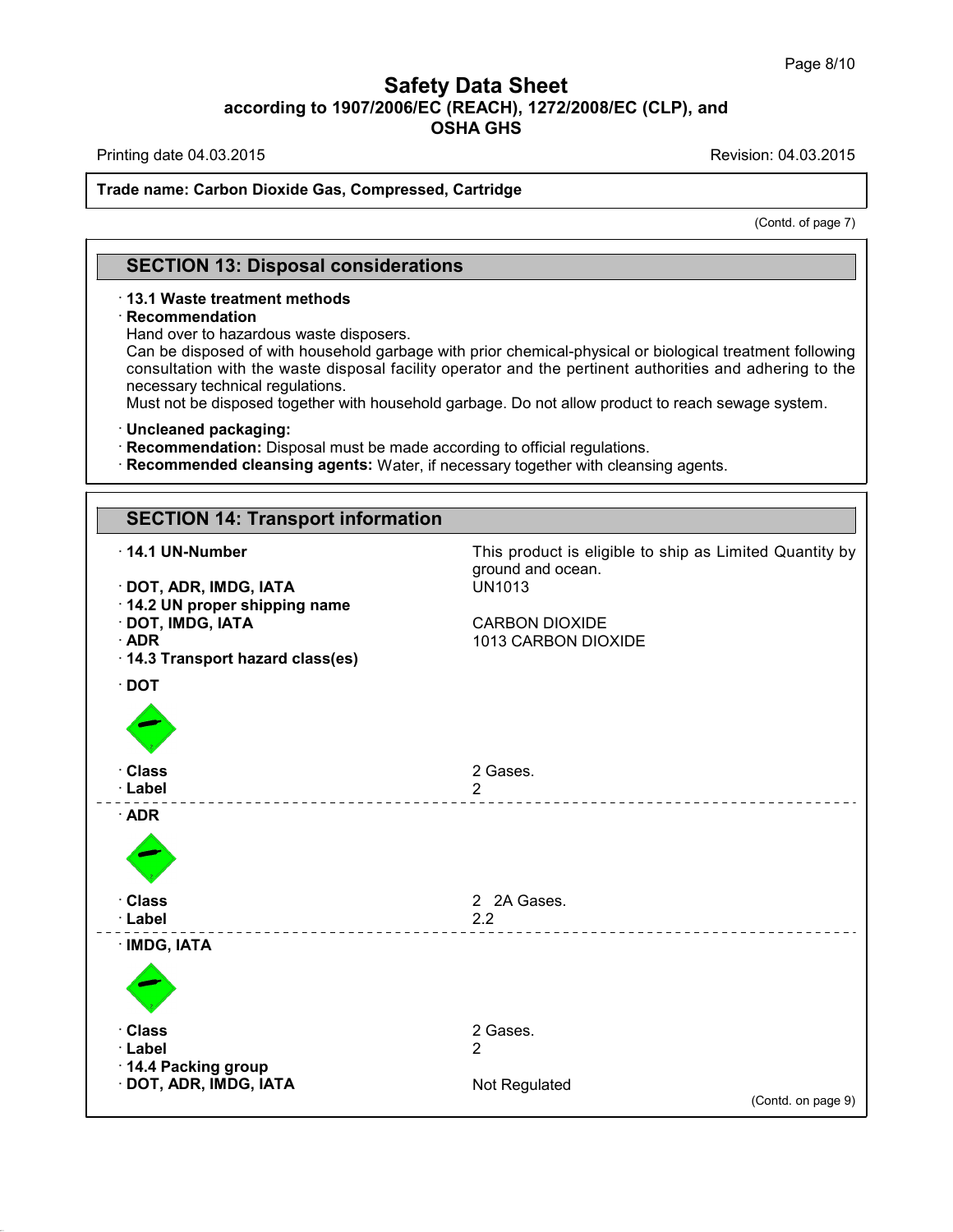Printing date 04.03.2015 **Printing date 04.03.2015** 

#### **Trade name: Carbon Dioxide Gas, Compressed, Cartridge**

|                                                 | (Contd. of page 8)          |  |  |
|-------------------------------------------------|-----------------------------|--|--|
| 14.5 Environmental hazards:                     |                             |  |  |
| · Marine pollutant:                             | No.                         |  |  |
| 14.6 Special precautions for user               | Warning: Gases.             |  |  |
| · Danger code (Kemler):                         | 20                          |  |  |
| · EMS Number:                                   | $F-C.S-V$                   |  |  |
| 14.7 Transport in bulk according to Annex II of |                             |  |  |
| MARPOL73/78 and the IBC Code                    | Not applicable.             |  |  |
| · Transport/Additional information:             |                             |  |  |
| $\cdot$ ADR                                     |                             |  |  |
| · Limited quantities (LQ)                       | 120 ml                      |  |  |
| · Transport category                            | 3                           |  |  |
| · Tunnel restriction code                       | C/F                         |  |  |
| · UN "Model Regulation":                        | UN1013, CARBON DIOXIDE, 2.2 |  |  |

### **SECTION 15: Regulatory information**

· **15.1 Safety, health and environmental regulations/legislation specific for the substance ormixture** · **United States (USA)**

· **SARA**

· **Section 355 (extremely hazardous substances):**

Substance is not listed.

· **Section 313 (Specific toxic chemical listings):**

Substance is not listed.

· **TSCA (Toxic Substances Control Act):**

Substance is listed.

· **Proposition 65 (California):**

· **Chemicals known to cause cancer:**

Substance is not listed.

· **Chemicals known to cause reproductive toxicity for females:**

Substance is not listed.

· **Chemicals known to cause reproductive toxicity for males:**

Substance is not listed.

· **Chemicals known to cause developmental toxicity:**

Substance is not listed.

· **Carcinogenic Categories**

· **EPA (Environmental Protection Agency)**

Substance is not listed.

· **IARC (International Agency for Research on Cancer)**

Substance is not listed.

40.1.3

(Contd. on page 10)